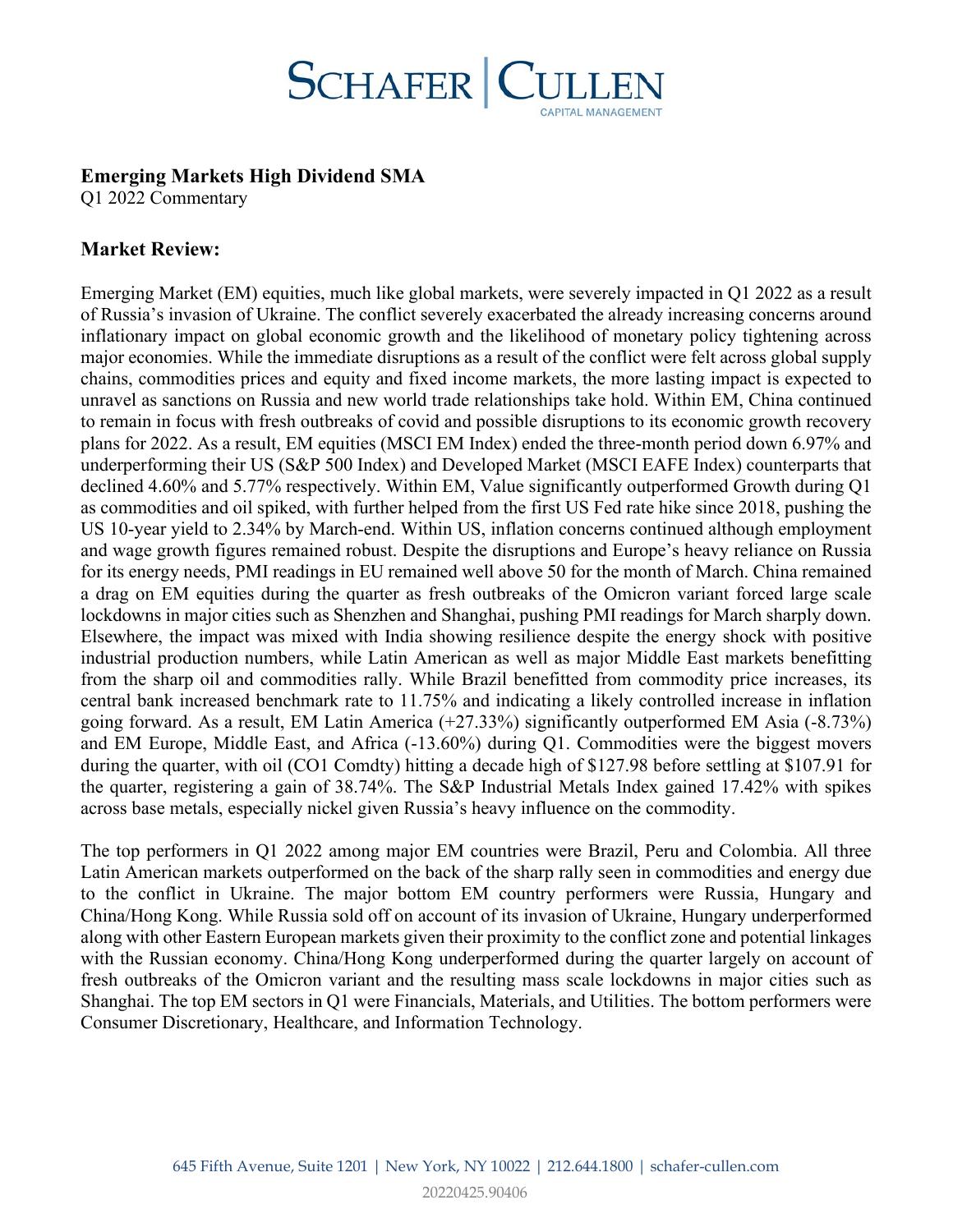# **Performance:**

The strategy returned -4.0% (gross) and -4.2% (net) in the first quarter of 2022, outperforming the benchmark (MSCI EM Index, -7.0%) by 3.0%.

| <b>March 31, 2022</b>                    | <b>QTD</b> | 1 Yr    | 3Yr | 5 Yr | 10 Yr | <b>Since</b><br><b>Inception*</b> |
|------------------------------------------|------------|---------|-----|------|-------|-----------------------------------|
| SCCM EM High Dividend (gross)            | $-4.0$     | $-4.7$  | 4.6 | 5.2  | 4.0   | 7.8                               |
| SCCM EM High Dividend (net)              | $-4.2$     | $-5.8$  | 3.5 | 4.1  | 2.8   | 6.4                               |
| <b>MSCI Emerging Markets Index</b>       | $-7.0$     | $-11.4$ | 5.0 | 6.0  | 3.4   | 5.4                               |
| iShares MSCI Emerging Markets ETF (EEM)  | $-7.8$     | $-13.0$ | 3.8 | 5.1  | 2.6   | 4.6                               |
| <b>MSCI Emerging Markets Value Index</b> | $-3.4$     | $-3.5$  | 3.2 | 4.2  | 1.6   | 4.9                               |

### **Emerging Markets High Dividend Returns vs. Benchmark**

*\*Since Inception Date: 12/31/2005. Performance for periods greater than 1 year is annualized. Past performance is no guarantee of future results.*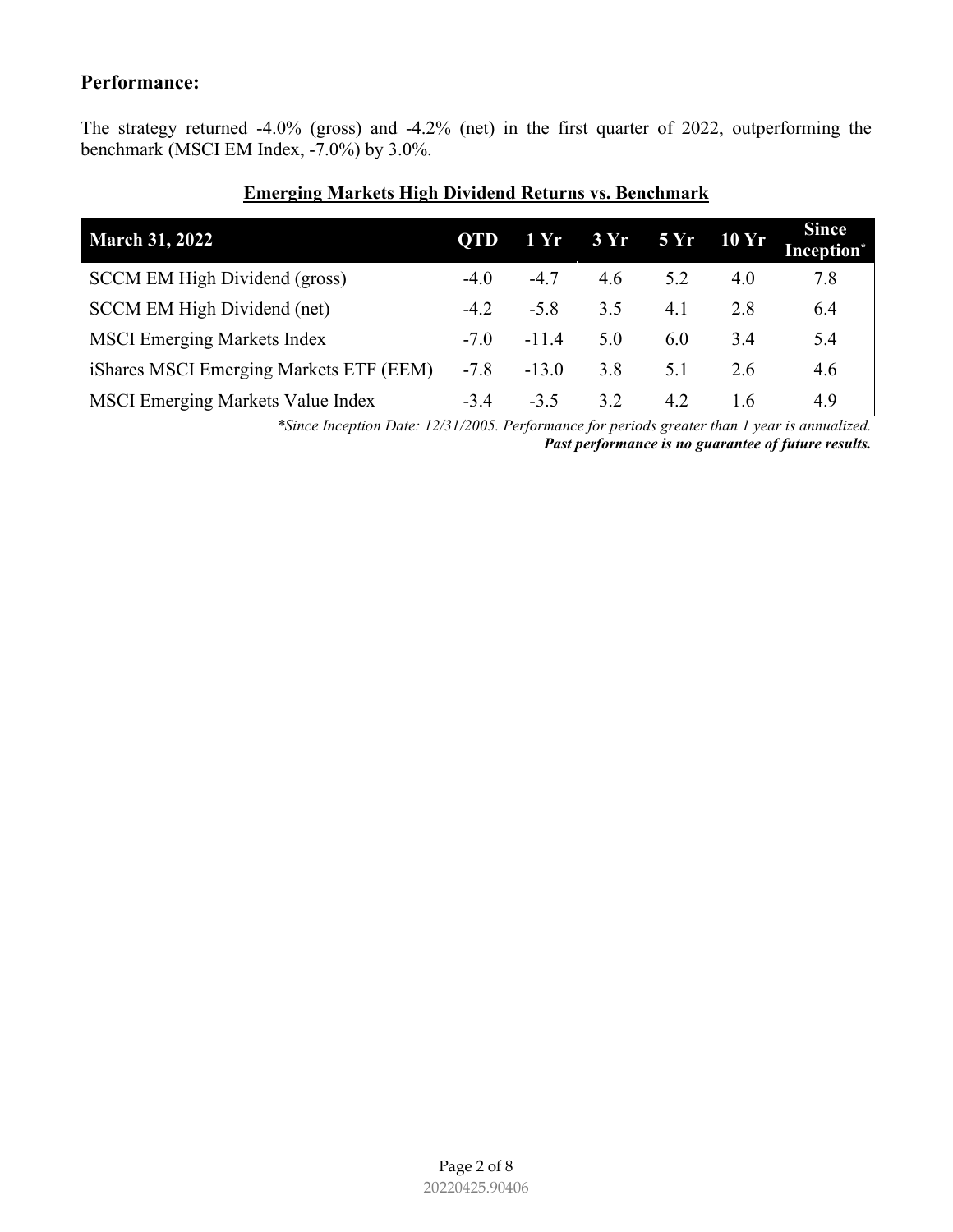# **Portfolio Attribution:**

# *Sector Attribution* **(%)**



Source: SCCM Research, 03/31/2022.

On a sector basis, the fund's top contributors were the strategy's stock selection in Consumer Staples and Materials, while its underweight allocation to Consumer Discretionary and overweight allocation to Materials versus the benchmark also helped. The strategy's stock selection in Financials and Industrials and underweight allocation to Utilities versus the benchmark were the main detractors.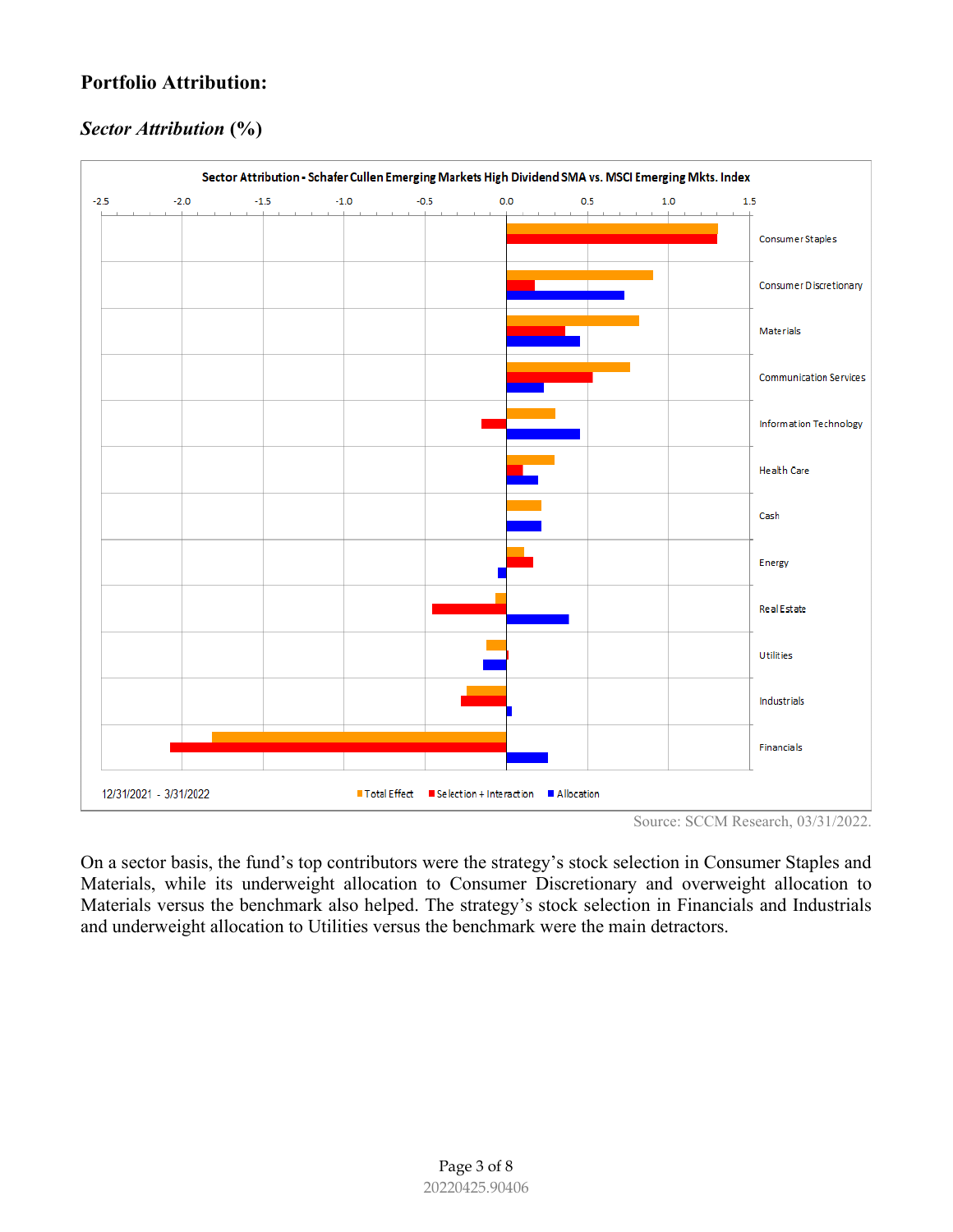### *Country Attribution*



Source: SCCM Research, 03/31/2022.

On a country basis, the strategy's stock selection in China/Hong Kong was the main contributor. Additionally, the strategy's overweight allocation to Mexico and Russia versus the benchmark also helped its relative performance during the quarter. The top country detractors were Austria, South Africa, and Kazakhstan. The strategy's overweight allocation to Kazakhstan and Austria and underweight allocation to South Africa versus the benchmark were the main detractors. Top contributors in the quarter were Vale SA (Brazil, Materials), Anglo American (United Kingdom, Materials), Itau Unibanco (Brazil, Financials), and Zijin Mining (China/Hong Kong, Materials). Top detractors in the quarter were JSC Kaspi (Kazakhstan, Financials), Erste Group (Austria, Financials) and Haier Smart Home (China/Hong Kong, Consumer Discretionary).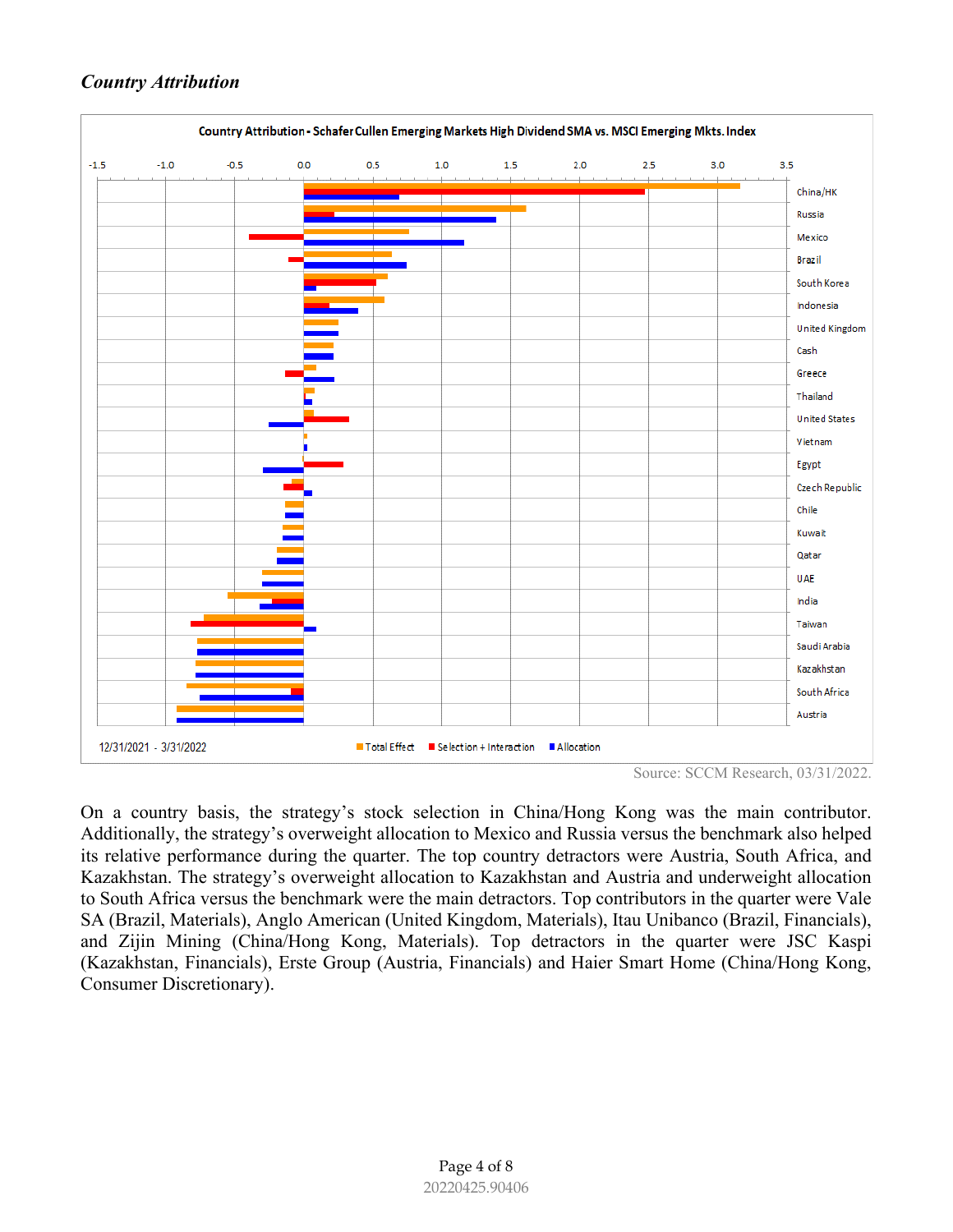# **Portfolio Positioning and Outlook:**

The first quarter of 2022 will undoubtedly go down as one of the most interesting quarters in recent memory for Emerging Market (EM) investors, marked by the unprecedented decline in Russian equities as a result of sanctions placed on Russia, compounded by other impacts of the war with Ukraine. The implications of the war also had a negative impact on Eastern European emerging markets, as greater uncertainty prevails in the region due to its geographic proximity and greater economic ties to Russia and Ukraine. Investors are also likely to reassess their exposure to China as concerns surrounding a potential invasion of Taiwan have heightened. Any such escalation could result in extremely damaging sanctions placed upon China, similar to what we have witnessed in the case of Russia. We tend to think the risk of such an invasion over the near term is less likely than before the war in Ukraine, since China has seen the detrimental impact that sanctions have and may not be able to manage them at this time. In summary, we think that the war may have a similar intermediate-term impact that the onset of Covid had in accelerating emerging pre-Covid trends like higher inflation and interest rates, as well as commodity price strength, supply chain localization and a global agenda to improve the environment. Indeed, commodity-rich EM countries have economically benefitted from the implications of the war with Brazil, Mexico, South Africa, the Middle East, and Indonesia as well as other commodity companies in other countries all outperforming the MSCI EM index. With larger emerging markets such as China, South Korea and Taiwan facing near term headwinds compared to the recent past, we expect redirected fund flows to continue to support smaller emerging markets where valuations also remain attractive. The slowdown in China is likely to accelerate over the near term because of the country's Zero Covid policy which is leading to further supply chain bottlenecks and a deceleration in consumption as large cities remain locked down. A positive aspect from the Covidrelated slowdown in China may be that it could compel the government to provide far greater stimulus at a time when China is one of the only countries globally that is currently easing monetary policy. Large injections of stimulus have in the past provided a meaningful catalyst for the Chinese equity market and such a catalyst could become supportive of the market later in the year, especially if the regulatory environment and geopolitical tensions stabilize and Covid is finally brought under control, as has been the case in much of the rest of the world.

While the long-term outlook for semiconductor and other technology stocks that have supported the South Korean and Taiwan equity markets in recent years remains a good long-term story, valuations had become a bit elevated and near-term demand may also wane as inventories are high and consumption of tech products may also slow with Covid-related demand decelerating somewhat and the impact of inflation also weighing on near term demand. However, other parts of these North Asian markets, such as in the financials and telecommunications sectors, are performing well and we retain exposure to them. In addition to the commodity-producing countries mentioned above, other smaller emerging markets we favor include Greece and Southeast Asian emerging markets. In addition to increasing fund flows, Southeast Asian markets stand to benefit from post-Covid economic re-openings, attractive valuations and companies that are well positioned to benefit from opportunities in the region particularly for banks, telecoms, and consumer staple companies. Select companies in Greece provide interesting contrarian opportunities as the country emerges from a decade-long economic deceleration and benefits as the largest recipient of EU recovery funds, as well as political cohesion that is overlooked by consensus and is leading to supportive and business-friendly economic policies.

The environment of stagflation that we likely find ourselves in should also be supportive of EM financials which will benefit from the higher interest rates needed in such an environment. As mentioned, we continue to favor commodity exposure and view the current inflationary environment as supportive for commodity prices. The longer-term outlook also looks favorable for select commodities exposed to the energy transition away from fossil fuels and into renewables, a theme which has gained in importance because of the war, yet is still in its early innings. We have optimal exposure to this theme with investments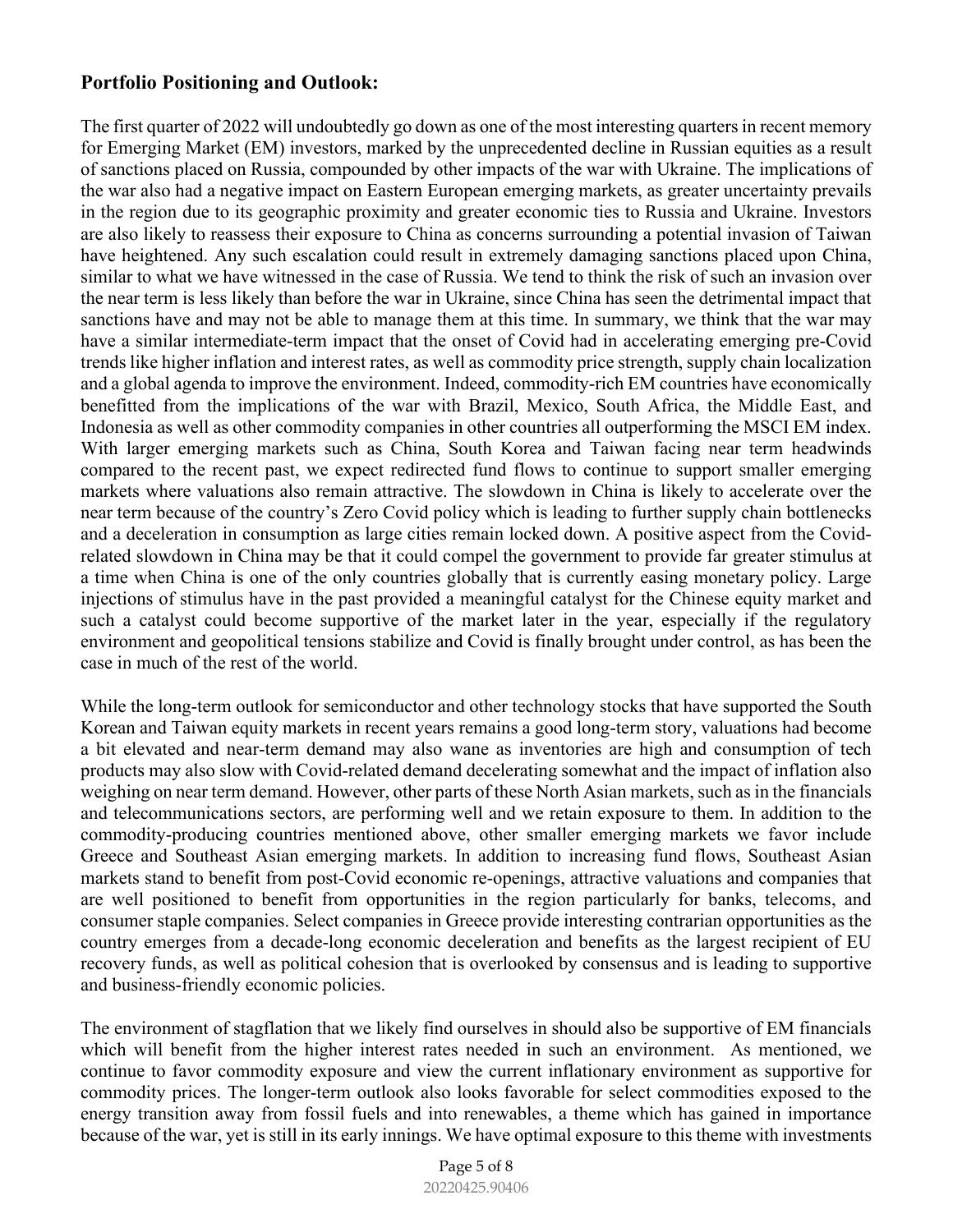in companies exposed to commodities such as copper, nickel, high grade iron ore, platinum, palladium, agricultural commodities, and oil and gas. We had previously had a neutral view on energy stocks owing to the challenges these companies face to decarbonize their businesses. However, our view has changed as the war and sanctions have created a more supportive environment for oil and gas prices, while reducing the urgency to decarbonize. Consequently, we believe that energy stocks are set to pay lucrative dividends over the intermediate term.

Portfolio turnover was a bit higher than usual in the quarter owing to the need to sell all our Russian equities and to modestly reposition the portfolio considering the unique environment brought about by the war and worsening inflationary pressures. We sold our positions in Russian equities Sberbank (Financials), Norilsk Nickel (Materials), Lukoil (Energy), Polymetal International (Materials) and Globaltrans Investment (Industrials). We were able to limit the damage from our exposure to Russia as we began de-risking exposure in the fourth quarter of 2021 and early in the first quarter of 2022 as our prior experience of investing in Russia has taught us that such de-risking is prudent when Russia-related, geopolitical tensions dramatically escalate. Our exposure to Russia was primarily to the type of commodity companies which have benefitted from the ensuing environment, so we replaced this exposure with other commodity stocks.

We bought positions in energy companies Petrobras (Brazil) and Sasol (South Africa), all of which stand to benefit from higher than previously anticipated energy prices, which are likely to persist and should translate into lucrative dividends from these companies. Similarly, we established a position in copper producer, Grupo Mexico (Mexico), and agricultural commodity producer, SLC Agricola (Brazil), that, we believe, will similarly benefit from higher commodity prices and lower supply which should also translate into large dividends for shareholders, while both companies are well positioned over the long term given their unique and high-quality commodity assets. We also established a position in Banco del Bajio (Mexico, Financials), a regional bank focused on SME lending which is highly geared to benefit from rising interest rates. During the quarter we exited our position in Times China (China/Hong Kong, Real Estate) as the persisting weakness in property development in China will lead to a meaningful reduction in dividends. We sold our position in Erste Bank (Austria, Financials) to reduce exposure to Eastern Europe, which is more vulnerable to an incremental escalation and/or spillover effects of the war in Ukraine, and thus demands a higher equity risk premium than prior to the war. We also exited our position in Vinythai (Thailand, Chemicals) as the company was acquired by PTT Global Chemical, and we tendered our shares as part of the transaction. Finally, we established a position in Hellenic Telecom (Greece, Telecommunications) which will benefit from the improving macro-economic and geopolitical environment in Greece as well as domestic spending initiatives to further digitize the economy.

With close to half of our portfolio exposure in financial and commodity companies, and with meaningful exposure to telecoms, consumer staples and other stocks that have good pricing power and other secular drivers of growth, we are well positioned for the current market environment. In addition, the high dividend yield and solid dividend growth that the portfolio offers is particularly valuable in the current environment as it serves to mitigate and offset the impact to investors of inflation. We believe that this exposure should provide a bridge to strong, long-term returns in the future as uncertainty and inflation subside perhaps later in the year. Moreover, there is meaningful upside potential for strong relative performance when considering that emerging markets are amid one of the longest periods of historical underperformance versus developed market stocks, while valuations and long-term growth potential remain attractive.

Thank you for your continued support and please do not hesitate to contact us with any questions.

Best Regards,

Schafer Cullen Capital Management, Inc.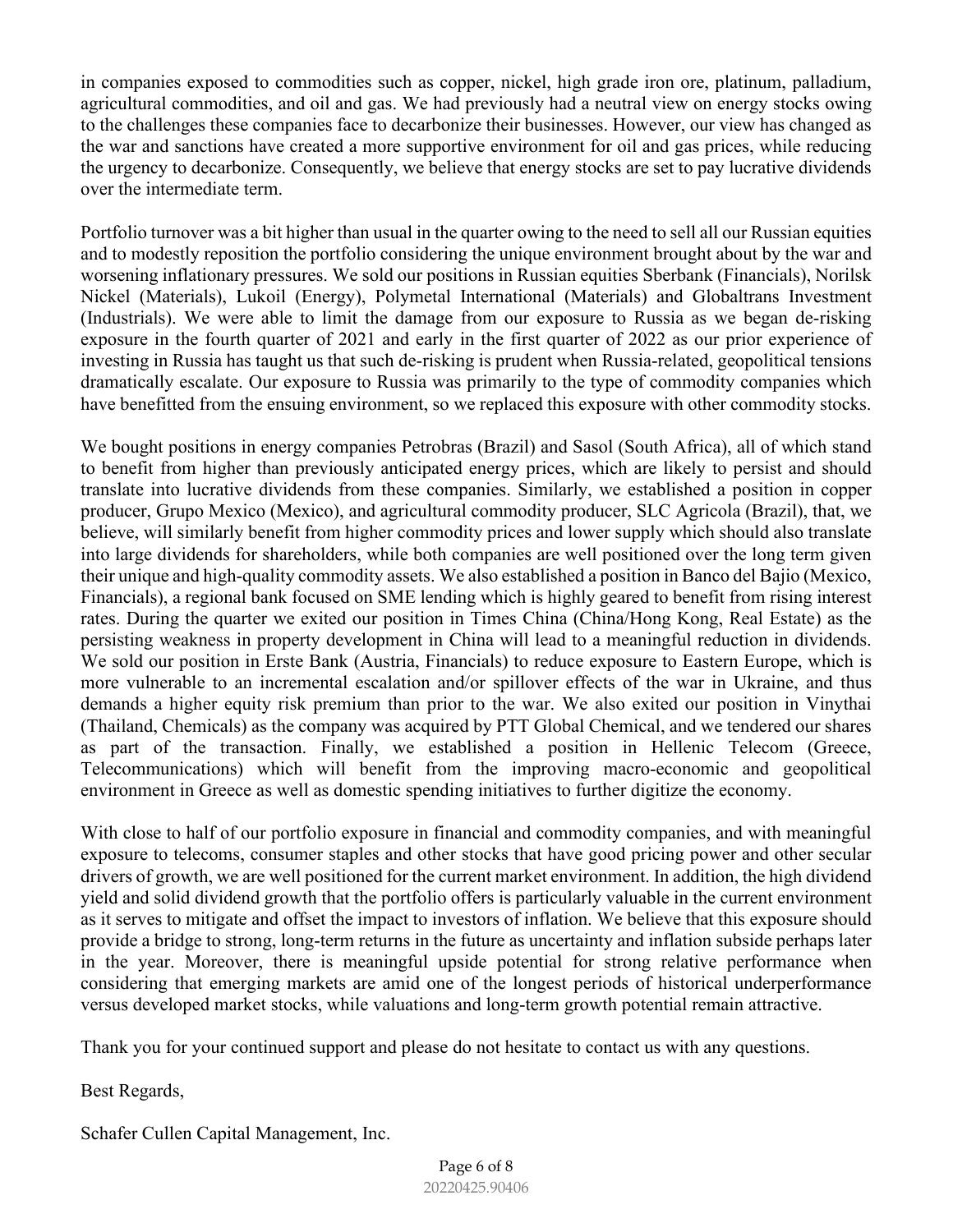#### **Portfolio Exposure and Characteristics as of 3/31/2022**

|                               | <b>SCCM</b> | <b>MSCI</b> |                         | <b>SCCM</b> | <b>MSCI</b> |
|-------------------------------|-------------|-------------|-------------------------|-------------|-------------|
| <b>Sectors</b>                | EM(%)       | EM(%)       | <b>Top 10 Countries</b> | EM(%)       | EM(%)       |
| <b>Communication Services</b> | 8.1         | 10.1        | China / Hong Kong       | 20.9        | 30.2        |
| <b>Consumer Discretionary</b> | 7.7         | 12.3        | Mexico                  | 13.4        | 2.3         |
| <b>Consumer Staples</b>       | 8.4         | 5.8         | <b>Brazil</b>           | 12.1        | 5.9         |
| Energy                        | 6.9         | 4.8         | South Korea             | 11.2        | 12.6        |
| Financials                    | 24.5        | 22.1        | Taiwan                  | 9.0         | 15.9        |
| Health Care                   | 2.0         | 3.9         | South Africa            | 7.2         | 4.0         |
| Industrials                   | 6.1         | 5.4         | India                   | 6.8         | 13.1        |
| <b>Information Technology</b> | 13.6        | 21.6        | Indonesia               | 5.8         | 1.8         |
| Materials                     | 15.2        | 9.5         | Greece                  | 4.9         | 0.2         |
| <b>Real Estate</b>            | 7.4         | 2.1         | Vietnam                 | 2.0         |             |
| Utilities                     | 0.1         | 2.6         |                         |             |             |

|                | <b>SCCM</b> | <b>MSCI</b> |                         | <b>SCCM</b> |
|----------------|-------------|-------------|-------------------------|-------------|
| <b>Regions</b> | EM(%)       | EM(%)       | <b>Top 10 Holdings</b>  | EM(%)       |
| Asia Pacific   | 57.5        | 77.6        | Petroleo Brasileiro     | 3.6         |
| <b>EMEA</b>    | 17.0        | 10.7        | Itau Unibanca           | 3.4         |
| Latin America  | 25.5        | 9.2         | Shinhan Financial Group | 3.4         |
| Other          | 0.0         | 2.5         | Anglo American          | 3.3         |
|                |             |             | Taiwan Semiconductor    | 3.3         |
|                |             |             | <b>ICICI</b> Bank       | 3.3         |
|                |             |             | Prologis Property       | 3.3         |
|                |             |             | PT Bank Rakyat          | 3.1         |
|                |             |             | Arca Continental        | 3.1         |
|                |             |             | AIA Group               | 3.0         |

| <b>Portfolio Characteristics</b> | <b>Forward</b> | <b>NTM</b> | Growth | Weighted<br>Price/Earnings Dividend Yield LT DPS LT EPS<br>Avg. Market<br>Growth<br>Cap(SB) |       |
|----------------------------------|----------------|------------|--------|---------------------------------------------------------------------------------------------|-------|
| <b>SCCM EM High Dividend</b>     | 10.7           | 5.6        | 9.2    | 11.8                                                                                        | 66.0  |
| <b>MSCI EM Index</b>             | 13.0           | 3.1        | 9.0    | 11.0                                                                                        | 122.9 |

Additional Disclosure: Sector weights, portfolio characteristics, ten largest holdings and other information constitutes supplemental information. Please see important disclosures listed on the previous page.

**Dividend Yield** refers to the dividend per share divided by the price per share. **Forward Price-to-earnings ratio (P/E)** refers to the price of a stock divided by its estimated forward 12-month earnings per share. **Earnings per Share (EPS)** is the portion of a company's profit allocated to each share of common stock and can serve as an indicator of a company's profitability. **Long-term EPS** is the net income less dividends paid on preferred stocks divided by the number of outstanding shares. **Long-term Dividend per Share (LT DPS)** is the sum of declared dividends issued by a company for every ordinary share outstanding. **Basis points (BPS)** refers to a common unit of measure for interest rates and other percentages in finance. One basis point is equal to 1/100th of 1% and is used to denote the percentage change in a financial instrument.